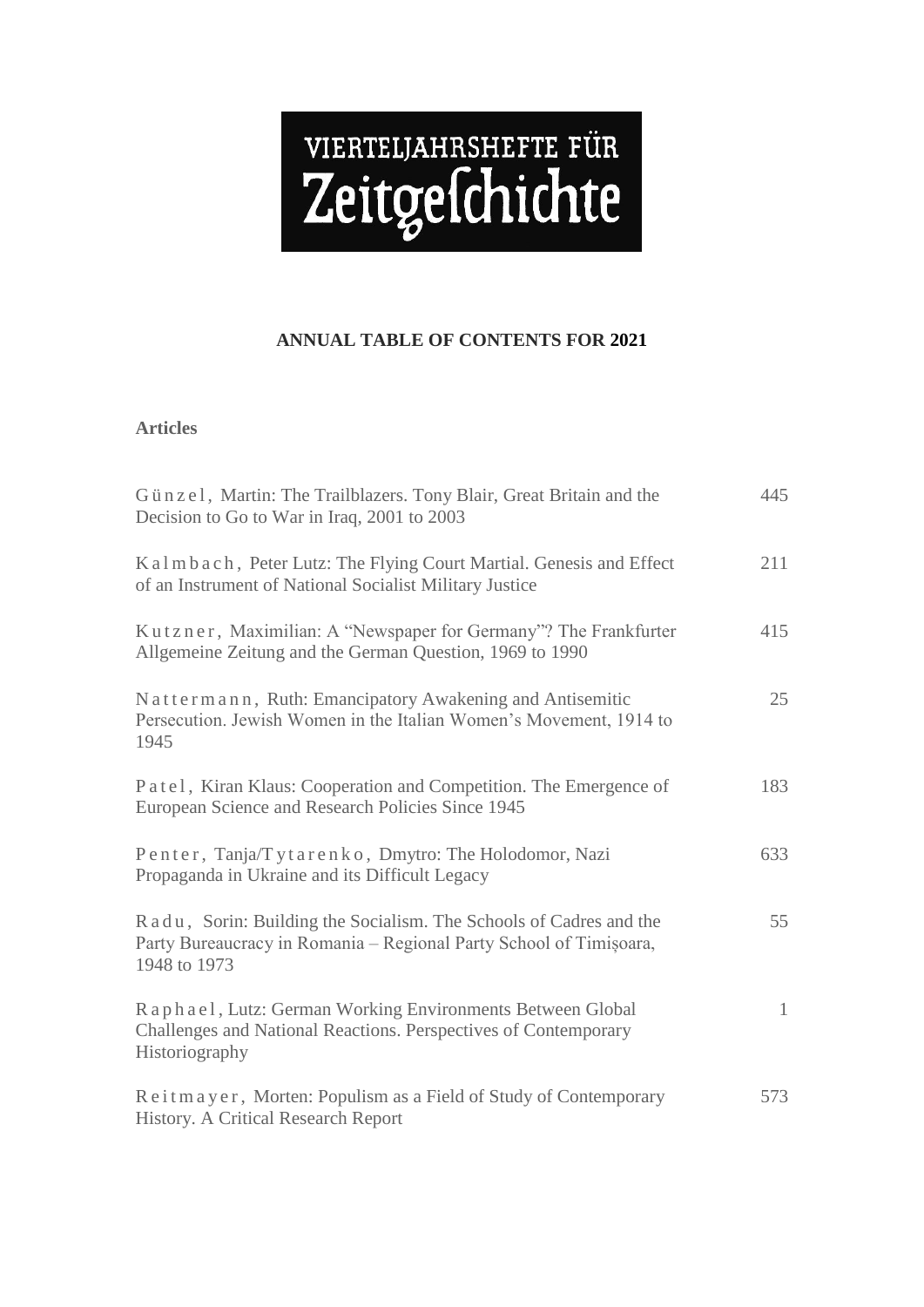| Schwartz, Michael: Homosexuals in Modern Germany. A Long-Term<br>Perspective on Historical Transformations                                  | 377 |
|---------------------------------------------------------------------------------------------------------------------------------------------|-----|
| Steger, Sascha: Kurt Daluege, the Stennes Revolts 1930/31 and the<br>Rise of the SS                                                         | 607 |
| Szöllösi-Janze, Margit: The Archaeology of Competition.<br>Competition Within and Between Universities in (West-)Germany Since<br>the 1980s | 241 |

## **Discussion**

| Gotto, Bernhard: Gender Perspectives on the State Administration in<br>West German Post-War Democracy                                                                   | 733 |
|-------------------------------------------------------------------------------------------------------------------------------------------------------------------------|-----|
| Heinemann, Isabel: The Patriarchal Family as the "Nucleus" of<br>Democracy – or its Biggest Enemy? Conflicts on the Importance of the<br>Family in the Federal Republic | 701 |
| Heinemann, Isabel/Steber, Martina: Gender and Democracy.<br>Interpretative Struggles about the Social Order in the Federal Republic of<br>Germany                       | 669 |
| He in sohn, Kirsten: Group Portrait Without a Lady. Democracy in the<br>Early Federal Republic                                                                          | 679 |
| Paulus, Julia: Gender Spaces and Democracy                                                                                                                              | 723 |
| Steber, Martina: Female Citizens for Democracy. Conservative<br>Women and the Early Federal Republic                                                                    | 713 |
| van Rahden, Till: In the Autumn of the Patriarchs. Democracy and<br>Masculinity in the Early Federal Republic                                                           | 689 |

## **Documentations**

| Schlott, René: Rejection and Recognition. Raul Hilberg and the |  |
|----------------------------------------------------------------|--|
| <b>Institute for Contemporary History</b>                      |  |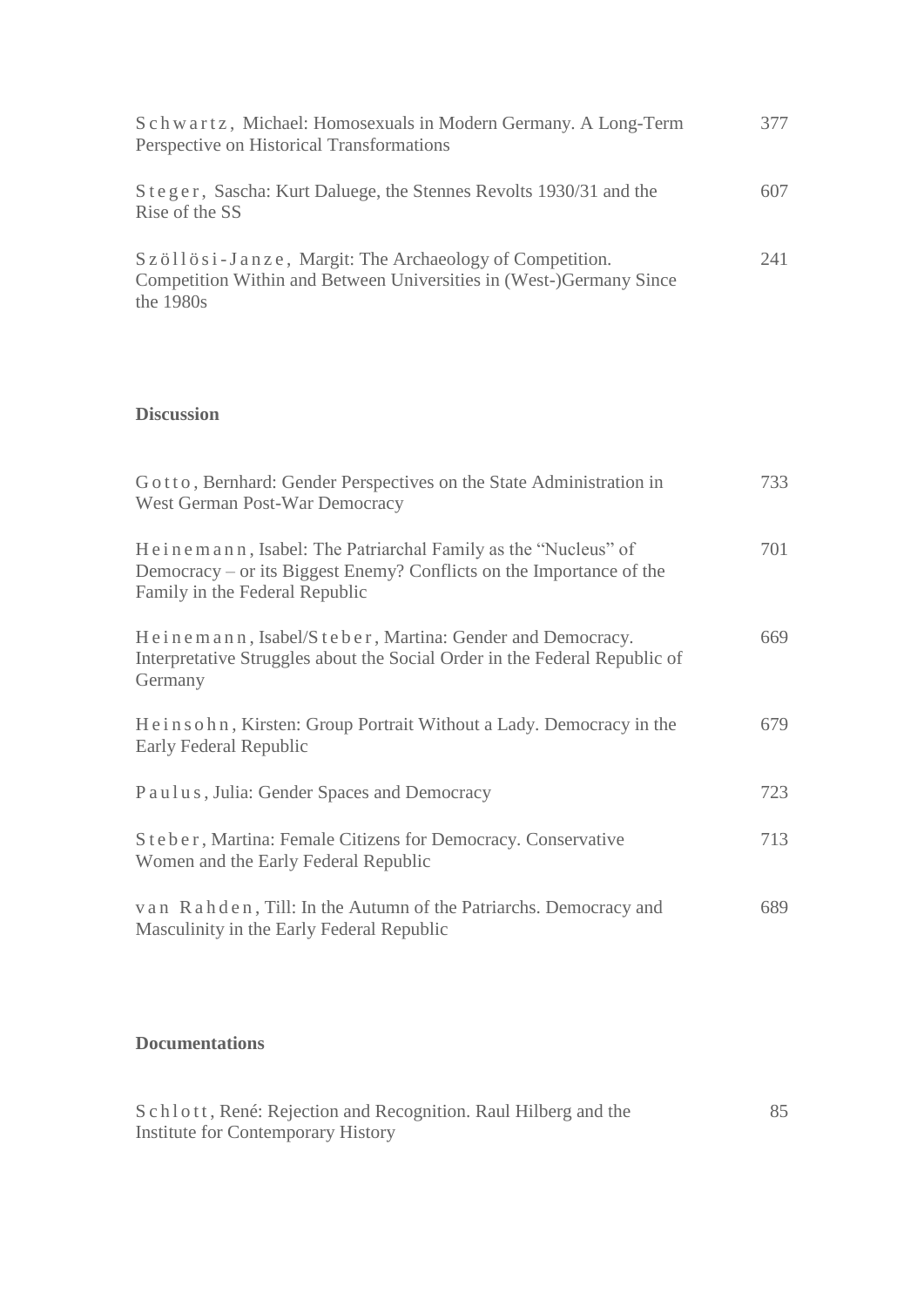G a h n, Philipp: Contradictions of a Modus Vivendi. Documents on the Visit of Michael Cardinal von Faulhaber with Adolf Hitler on the Obersalzberg in November 1936 481

## **Expert Opinion**

A Social Democrat in the Foreign Office. Expert Opinion of the Leibniz Institute for Contemporary History on the Importance of Hermann Müller to the Foreign Policy of the Weimar Republic 121

#### **Miscellanea**

| Georgiev, Anna: "To Be a Treasure in a Foreign Continent, To | 529 |
|--------------------------------------------------------------|-----|
| Become a Blessing". About the Whereabouts of Cult Objects of |     |
| (Forcibly) Dissolved Jewish Communities                      |     |

## **Contemporary History Podium**

| More than a Footnote! The Soviet Zone of Occupation and the GDR in<br>German and European History                                   | 279 |
|-------------------------------------------------------------------------------------------------------------------------------------|-----|
| Günther, Frieder: The Administered Division. The History of<br>Government Agencies in East-West Perspective                         | 321 |
| John, Jürgen: Occupation History before the Dual State Formation.<br>State of Research, Problems and Tasks for SBZ-Research         | 284 |
| Peters, Florian: At the Intersection of East and West. East Central<br>European Perspectives for a Transnational History of the GDR | 332 |
| Scherstjanoi, Elke: On the Early History of the GDR as a Topical<br>Field of Research                                               | 295 |
| Schwartz, Michael: Transformation Society. GDR History in Unified<br>Germany                                                        | 346 |